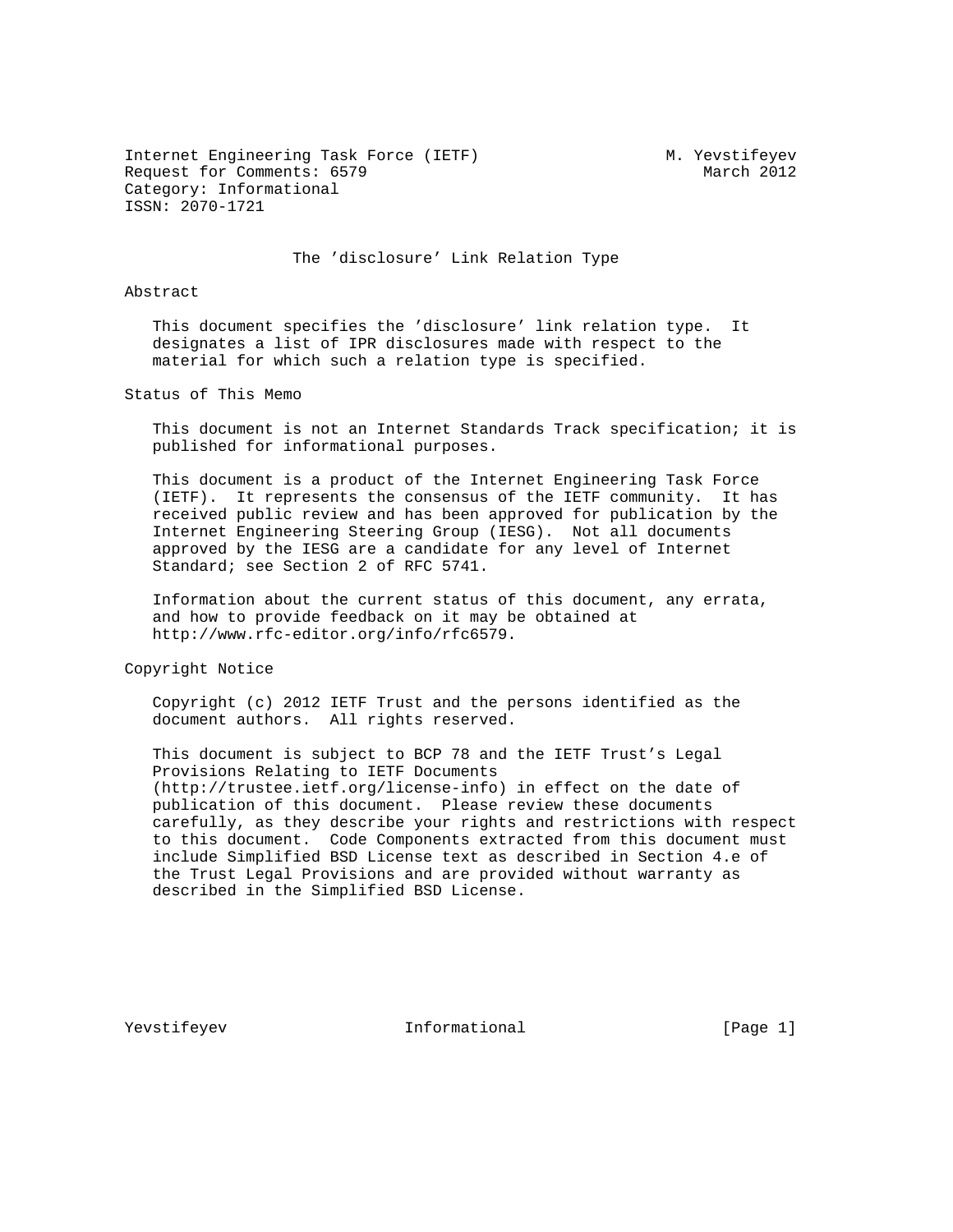Table of Contents

| 2. 'disclosure' Link Relation Type 3 |  |  |  |  |  |  |
|--------------------------------------|--|--|--|--|--|--|
|                                      |  |  |  |  |  |  |
|                                      |  |  |  |  |  |  |
|                                      |  |  |  |  |  |  |
|                                      |  |  |  |  |  |  |
|                                      |  |  |  |  |  |  |

### 1. Introduction

 RFC 5988 [RFC5988] defined a way of indicating relationships between resources on the Web. This document specifies the 'disclosure' link relation type. It designates a list of IPR disclosures made with respect to the material for which such a relation type is specified. Please note that the term "patent disclosure" should be considered synonymous with "IPR disclosure" for the purposes of 'disclosure' link relation type semantics, as patent disclosures are a subset of IPR disclosures.

 The W3C already mandates the use of the 'disclosure' link relation type for links to patent disclosures in all its documents. However, it has long been used with no proper specification and registration. This document is to fill this gap and encourage wider use of the 'disclosure' relation type. It formally specifies the existing practice of use of the link relation type and registers it in the registry created by RFC 5988.

 Please note that the 'disclosure' relation type designates a different resource than the 'copyright' type does; the latter refers to the copyright statement while the former is used to reference a list of patent disclosures. Please see RFC 5988 [RFC5988] for more information on the 'copyright' relation type.

# 1.1. Terminology

 The key words "MUST", "MUST NOT", "REQUIRED", "SHALL", "SHALL NOT", "SHOULD", "SHOULD NOT", "RECOMMENDED", "MAY", and "OPTIONAL" in this document are to be interpreted as described in RFC 2119 [RFC2119].

Yevstifeyev **Informational** [Page 2]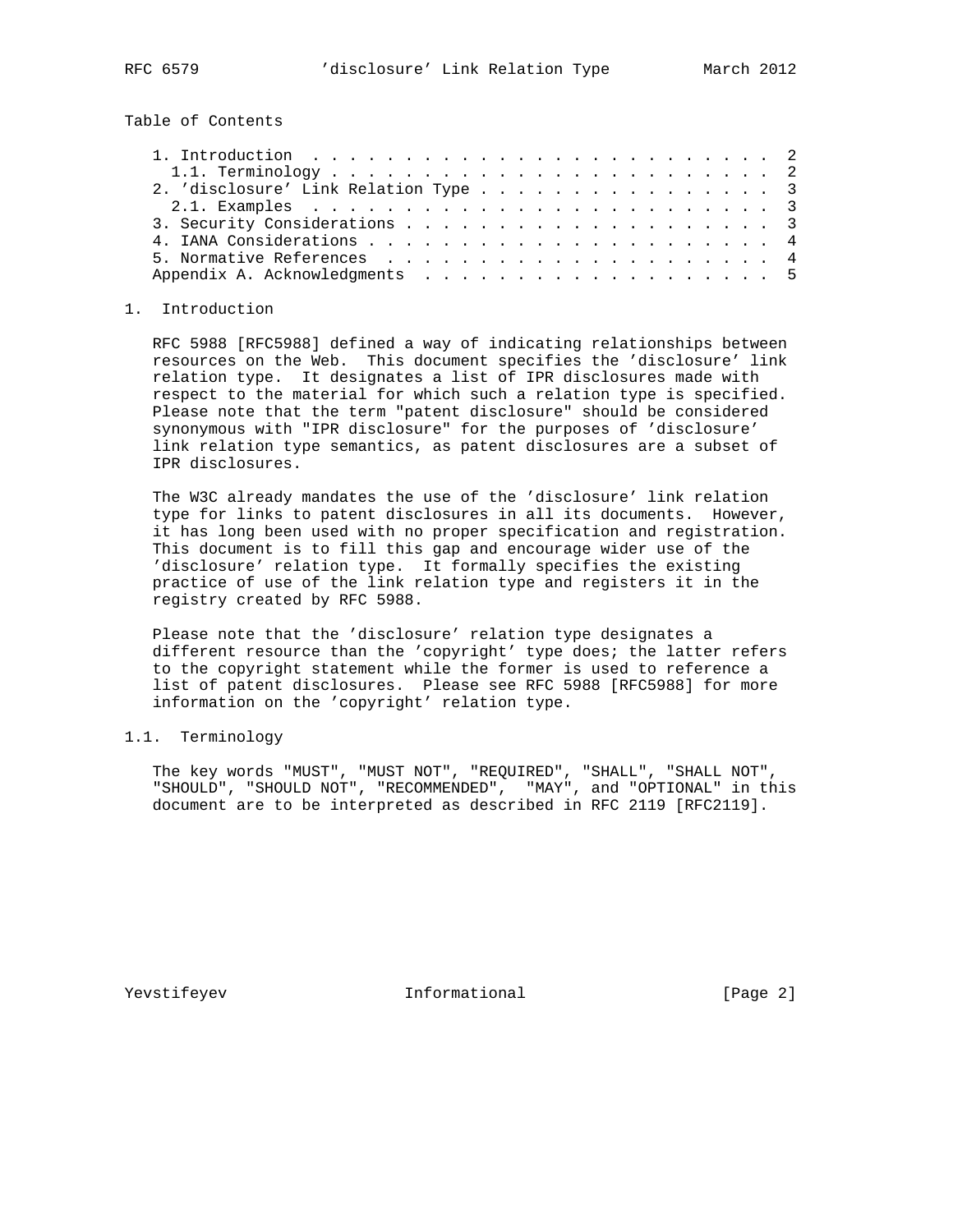# 2. 'disclosure' Link Relation Type

 Whenever the 'disclosure' relation type is used, the resource at the target Internationalized Resource Identifier (IRI) [RFC5988] MUST represent a list of patent disclosures made with respect to the material referenced by context IRI. This also covers the case of an empty list and a list containing one entry.

#### 2.1. Examples

 This section provides an example of possible use of the 'disclosure' relation type.

 If the page <http://example.org/ipr/meta-spec/> contains a list of patent disclosures made with respect to the specification found at <http://example.org/specs/meta-spec/spec.html>, the latter would have the following fragment of HTML source code:

 $<$ html $>$ 

```
 ...
Please visit
<a rel="disclosure" href="http://example.org/ipr/meta-spec/">
the IPR page</a> for the list of patent disclosures made with
respect to this specification.
...
```

```
 </html>
```
 In the case of Link header field, the HTTP response would contain the following header field:

 Link: <http://example.org/ipr/meta-spec/>; rel="disclosure"; title="Patent Disclosures List"

 (Please note that the actual header field will not contain the line break and spaces after the 'rel' parameter.)

## 3. Security Considerations

 The 'disclosure' relation type is truly believed not to raise any new security issues that are not discussed in RFC 5988 for generic use of the Web linking mechanism.

Yevstifeyev 1nformational [Page 3]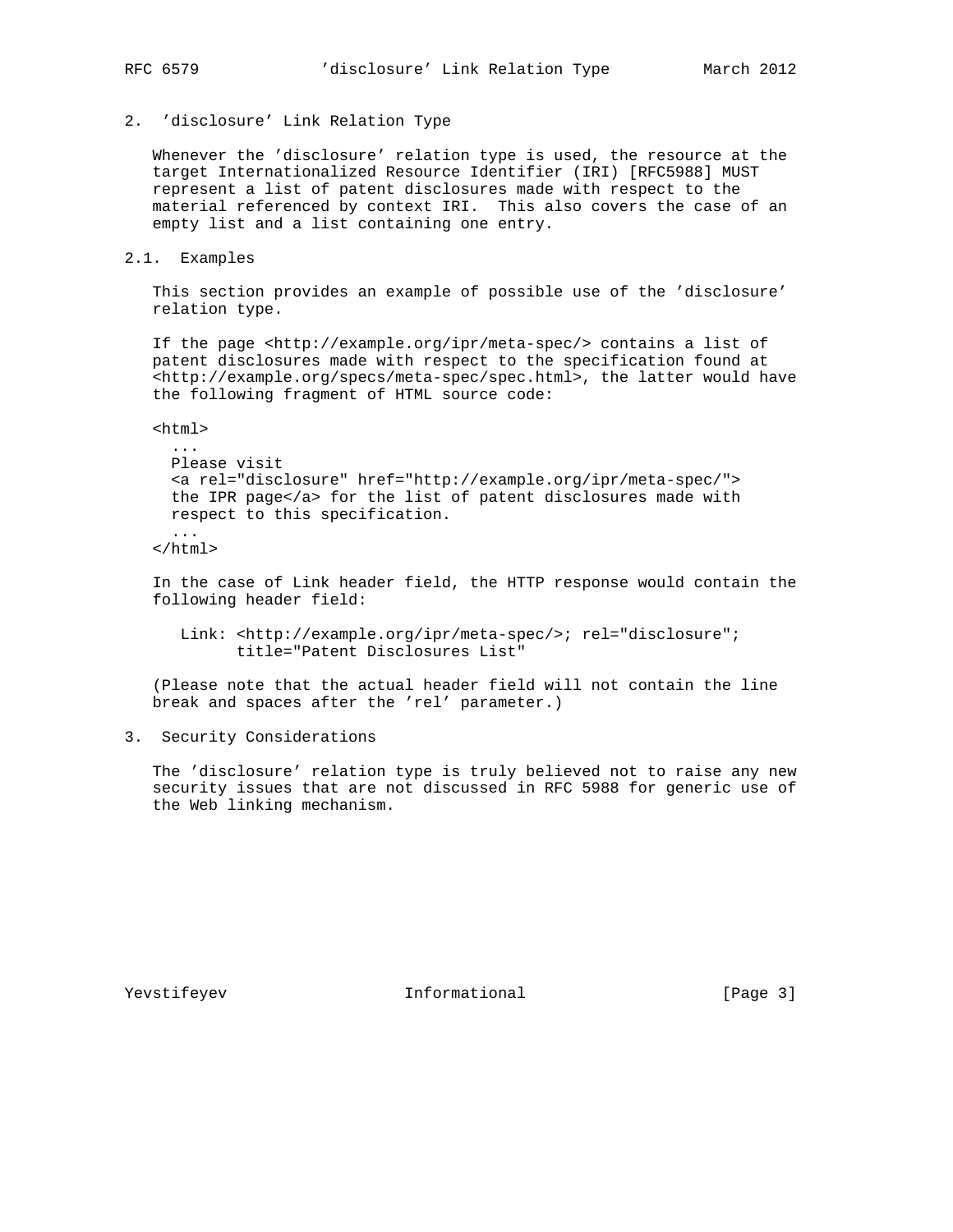4. IANA Considerations

 IANA has registered the 'disclosure' link relation type in the "Link Relations" registry, with a reference to this document, using the following template:

- o Relation name: disclosure
- o Description: Refers to a list of patent disclosures made with respect to material for which 'disclosure' relation is specified.
- o Reference: RFC 6579
- 5. Normative References
	- [RFC2119] Bradner, S., "Key words for use in RFCs to Indicate Requirement Levels", BCP 14, RFC 2119, March 1997.
	- [RFC5988] Nottingham, M., "Web Linking", RFC 5988, October 2010.

Yevstifeyev Informational [Page 4]